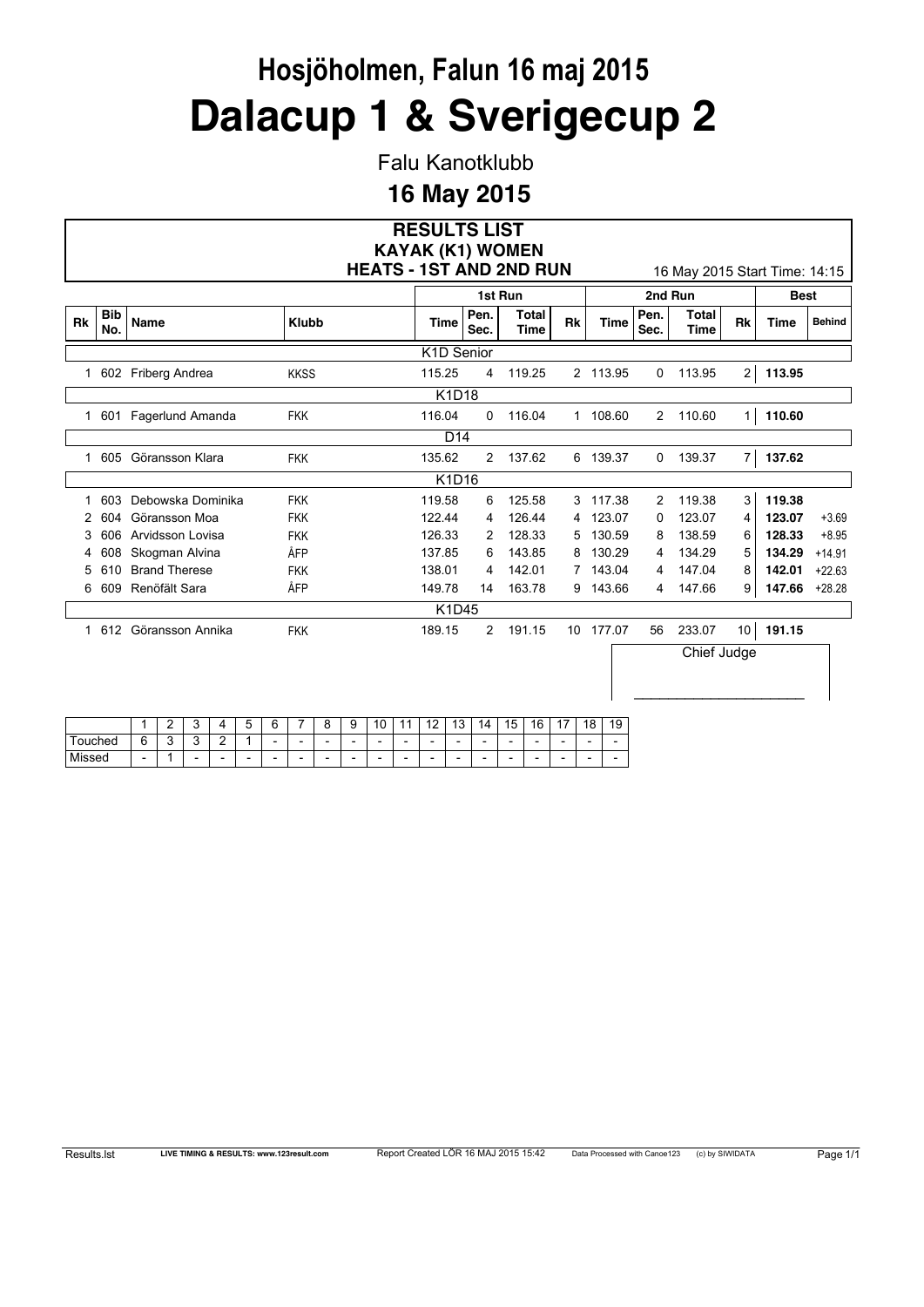Falu Kanotklubb

**16 May 2015**

|    |                   |                        |                                | <b>RESULTS LIST</b>   |                |                             |    |             |                |                               |                         |               |               |
|----|-------------------|------------------------|--------------------------------|-----------------------|----------------|-----------------------------|----|-------------|----------------|-------------------------------|-------------------------|---------------|---------------|
|    |                   |                        |                                | <b>KAYAK (K1) MEN</b> |                |                             |    |             |                |                               |                         |               |               |
|    |                   |                        | <b>HEATS - 1ST AND 2ND RUN</b> |                       |                |                             |    |             |                | 16 May 2015 Start Time: 11:00 |                         |               |               |
|    |                   |                        |                                |                       |                | 1st Run                     |    |             |                | 2nd Run                       |                         | <b>Best</b>   |               |
| Rk | <b>Bib</b><br>No. | Name                   | <b>Klubb</b>                   | <b>Time</b>           | Pen.<br>Sec.   | <b>Total</b><br><b>Time</b> | Rk | <b>Time</b> | Pen.<br>Sec.   | <b>Total</b><br><b>Time</b>   | Rk                      | Time          | <b>Behind</b> |
|    |                   |                        |                                | K1M Senior            |                |                             |    |             |                |                               |                         |               |               |
| 1  | 103               | Wahlén Fredrik         | <b>JKORK</b>                   | 92.93                 | 2              | 94.93                       | 2  | 91.88       | 0              | 91.88                         | $\mathbf{1}$            | 91.88         |               |
| 2  |                   | 102 Holmer Erik        | <b>NFP</b>                     | 89.84                 | 4              | 93.84                       | 1  | 90.71       | 2              | 92.71                         | $\overline{\mathbf{c}}$ | 92.71         | $+0.83$       |
| 3  | 104               | Strandberg Johan       | <b>FKK</b>                     | 97.07                 | 6              | 103.07                      | 5  | 98.65       | 0              | 98.65                         | 3                       | 98.65         | $+6.77$       |
| 4  | 105               | Garmo Erik             | FKK                            | 99.20                 | $\overline{2}$ | 101.20                      | 3  | 100.34      | 0              | 100.34                        | 5                       | 100.34        | $+8.46$       |
| 5  | 106               | Andersson Ludwig       | <b>NFP</b>                     | 104.21                | 6              | 110.21                      | 7  | 98.60       | 2              | 100.60                        | 6                       | 100.60        | $+8.72$       |
| 6  | 108               | Wesström Anders        | FKK                            | 104.19                | 2              | 106.19                      | 6  | 103.20      | 0              | 103.20                        | $\overline{7}$          | 103.20        | $+11.32$      |
|    |                   |                        |                                | <b>K1MH18</b>         |                |                             |    |             |                |                               |                         |               |               |
|    |                   | 1 107 Bratt Vidar      | <b>FKK</b>                     | 99.92                 | 2              | 101.92                      | 4  | 98.81       | 0              | 98.81                         | 4                       | 98.81         |               |
| 2  | 109               | Palmcrantz Ludwig      | <b>NFP</b>                     | 108.14                | 4              | 112.14                      | 8  | 108.46      | 4              | 112.46                        | 10                      | 112.14        | $+13.33$      |
| 3  | 111               | <b>Nilsson Mattias</b> | FKK                            | 118.27                | 6              | 124.27                      | 13 |             |                |                               |                         | 124.27        | $+25.46$      |
|    |                   |                        |                                | K1MH16                |                |                             |    |             |                |                               |                         |               |               |
| 1  | 110               | Lindberg Vidar         | <b>FKK</b>                     | 111.23                | 2              | 113.23                      | 10 | 111.36      | 0              | 111.36                        | 8                       | 111.36        |               |
|    |                   | 2 112 Tegmark David    | <b>FKK</b>                     | 128.72                | 6              | 134.72                      |    | 17 123.48   | 4              | 127.48                        | 13                      | 127.48        | $+16.12$      |
| 3  | 115               | Karlsson Axel          | <b>KKSS</b>                    | 130.25                | 4              | 134.25                      | 16 | 126.98      | 6              | 132.98                        | 14                      | 132.98        | $+21.62$      |
|    |                   | 4 114 Bergman Jakob    | <b>FKK</b>                     | 135.36                | $\overline{c}$ | 137.36                      |    | 19 130.72   | 6              | 136.72                        | 16                      | 136.72 +25.36 |               |
|    |                   |                        |                                | K1MH14                |                |                             |    |             |                |                               |                         |               |               |
| 1  | 113               | Wallin William         | <b>NFP</b>                     | 113.34                | 0              | 113.34                      | 11 | 112.01      | 2              | 114.01                        | 11                      | 113.34        |               |
| 2  | 116               | Lidström Yann          | FKK                            | 127.26                | 6              | 133.26                      | 15 | 132.16      | $\overline{2}$ | 134.16                        | 15                      | 133.26        | $+19.92$      |
| 3  | 118               | <b>Bratt Frej</b>      | <b>FKK</b>                     | 133.93                | 2              | 135.93                      | 18 | 138.37      | 2              | 140.37                        | 18                      | 135.93        | $+22.59$      |
| 4  | 117               | Renöfält Isak          | ÅFP                            | 143.07                | 0              | 143.07                      | 21 | 148.18      | 0              | 148.18                        | 21                      | 143.07        | $+29.73$      |
| 5  | 119               | Lindberg Arvid         | <b>FKK</b>                     | 144.20                | 6              | 150.20                      | 23 | 149.76      | 4              | 153.76                        | 22                      | 150.20        | $+36.86$      |
| 6  | 121               | Karlsson Ivar          | <b>KKSS</b>                    | 147.89                | 50             | 197.89                      | 26 | 152.91      | 2              | 154.91                        | 23                      | 154.91        | $+41.57$      |
| 7  | 122               | Björs Hugo             | FKK                            | 171.67                | 112            | 283.67                      | 29 | 161.26      | 6              | 167.26                        | 24                      | 167.26        | $+53.92$      |
| 8  | 123               | <b>Fiander Ossian</b>  | <b>NFP</b>                     | 191.66                | $\overline{2}$ | 193.66                      | 25 | 186.42      | 6              | 192.42                        | 27                      | 192.42        | $+79.08$      |
|    |                   | 9 120 Brand Daniel     | FKK                            | 95.88                 | 104            | 199.88                      |    | 27 193.81   | 58             | 251.81                        | 28                      | 199.88        | $+86.54$      |
|    |                   |                        |                                | K1MH40                |                |                             |    |             |                |                               |                         |               |               |
|    | 1 127             | Björklund Sixten       | <b>KKSS</b>                    | 112.16                | 0              | 112.16                      |    | 9 111.96    | 0              | 111.96                        | 9                       | 111.96        |               |
| 2  | 126               | Syrjä Håkan            | <b>FKK</b>                     | 120.91                | 0              | 120.91                      |    | 12 121.05   | 0              | 121.05                        | 12                      | 120.91        | $+8.95$       |
| 3  | 128               | <b>Holmer Patrik</b>   | <b>NFP</b>                     | 131.06                | 2              | 133.06                      | 14 | 139.19      | 4              | 143.19                        | 20                      | 133.06        | $+21.10$      |
| 4  | 129               | Karlsson Robert        | <b>KKSS</b>                    | 136.20                | 4              | 140.20                      | 20 | 135.11      | 4              | 139.11                        | 17                      | 139.11        | $+27.15$      |
| 5  | 125               | Göransson Tommy        | <b>FKK</b>                     | 141.55                | 4              | 145.55                      | 22 | 141.17      | 2              | 143.17                        | 19                      | 143.17        | $+31.21$      |
| 6  | 131               | Glivberg Göran         | <b>KKSS</b>                    | 184.47                | 6              | 190.47                      | 24 | 168.96      | 2              | 170.96                        | 25                      | 170.96        | $+59.00$      |
|    | 7 130             | Larsson Ingemar        | <b>KKSS</b>                    | 209.40                | 2              | 211.40                      | 28 | 188.08      | 4              | 192.08                        | 26                      | 192.08        | $+80.12$      |
|    |                   |                        |                                |                       |                |                             |    |             |                | Chief Judge                   |                         |               |               |

|        | -                        | -      | ◠<br>u |                          | -<br>∽<br>ັ              | ⌒<br>ົ<br>╰              |                          | Ω | a<br>o                   | $\overline{A}$<br>v      | ٠                        | $\sqrt{2}$               | $\overline{A}$<br>ں ،    | 14<br>◢                  | $\overline{ }$<br>רי ו<br>้ | 16                       | $\overline{A}$<br>. .    | 18                       | 19                       |
|--------|--------------------------|--------|--------|--------------------------|--------------------------|--------------------------|--------------------------|---|--------------------------|--------------------------|--------------------------|--------------------------|--------------------------|--------------------------|-----------------------------|--------------------------|--------------------------|--------------------------|--------------------------|
| ouched | 14<br>$-$                | 4<br>۰ | -<br>u | ◠<br>-                   |                          | $\overline{\phantom{0}}$ | $\overline{\phantom{a}}$ | - | $\overline{\phantom{0}}$ | -                        | $\overline{\phantom{0}}$ | $\overline{\phantom{0}}$ | $\overline{\phantom{a}}$ | -                        | $\overline{\phantom{0}}$    | $\overline{\phantom{0}}$ | $\overline{\phantom{0}}$ | $\overline{\phantom{0}}$ | $\overline{\phantom{0}}$ |
| .ssed  | $\overline{\phantom{a}}$ | -      |        | $\overline{\phantom{a}}$ | $\overline{\phantom{0}}$ | $\overline{\phantom{a}}$ | $\overline{\phantom{a}}$ | - | $\overline{\phantom{0}}$ | $\overline{\phantom{0}}$ | $\overline{\phantom{0}}$ | $\overline{\phantom{0}}$ | $\overline{\phantom{a}}$ | $\overline{\phantom{0}}$ | $\overline{\phantom{a}}$    | $\overline{\phantom{0}}$ | $\overline{\phantom{0}}$ | $\overline{\phantom{0}}$ | $\overline{\phantom{0}}$ |

 $\_$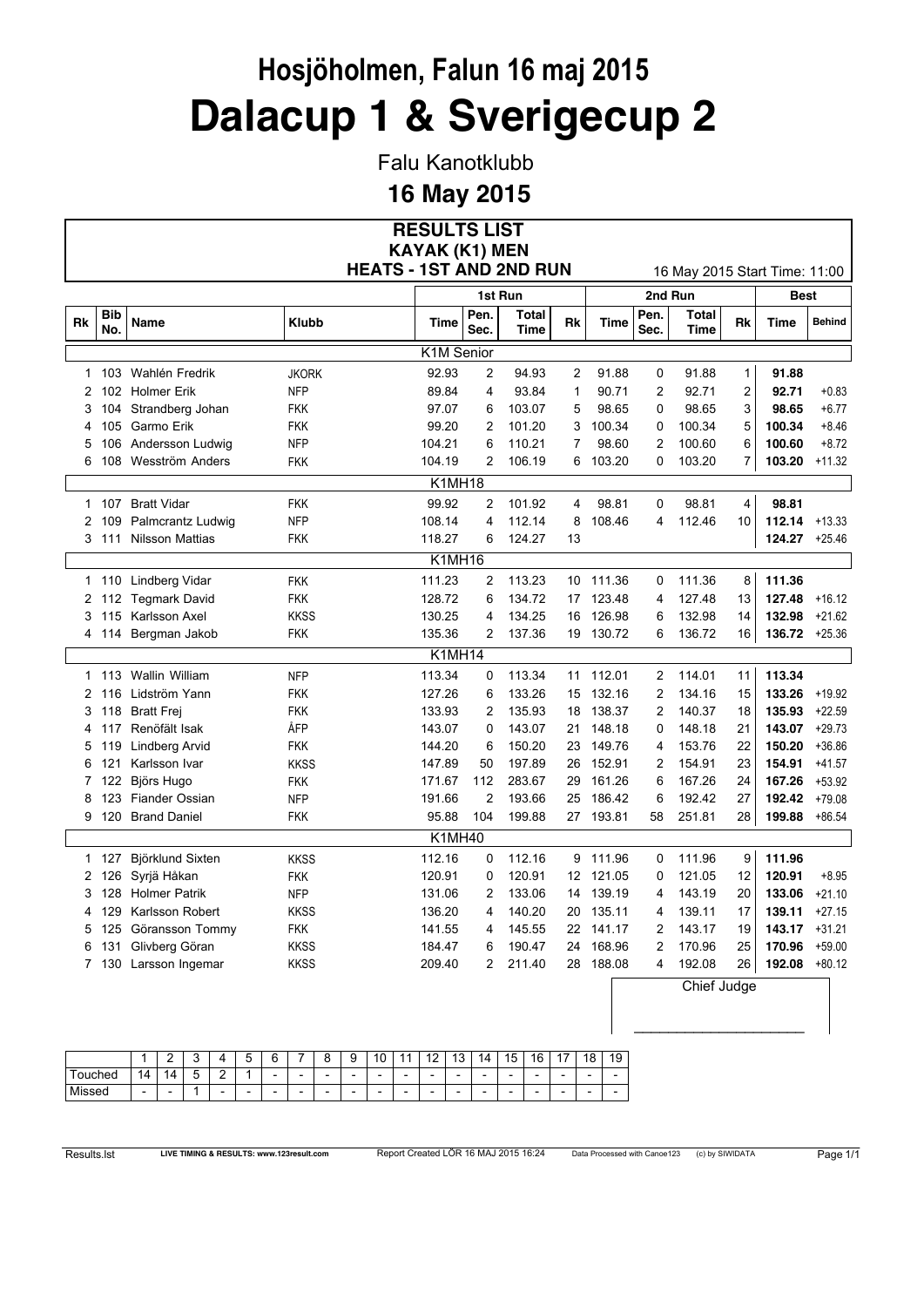Falu Kanotklubb

### **16 May 2015**

|              |                   |                                                         |                  | <b>RESULTS LIST</b><br><b>CANOE SINGLE (C1) WOMEN</b>       |                |                         |             |             |              |                               |                |             |               |
|--------------|-------------------|---------------------------------------------------------|------------------|-------------------------------------------------------------|----------------|-------------------------|-------------|-------------|--------------|-------------------------------|----------------|-------------|---------------|
|              |                   |                                                         |                  | <b>HEATS - 1ST AND 2ND RUN</b>                              |                |                         |             |             |              | 16 May 2015 Start Time: 11:33 |                |             |               |
|              |                   |                                                         |                  |                                                             | 1st Run        |                         |             |             |              | 2nd Run                       |                | <b>Best</b> |               |
| Rk           | <b>Bib</b><br>No. | Name                                                    | <b>Klubb</b>     | <b>Time</b>                                                 | Pen.<br>Sec.   | Total<br><b>Time</b>    | Rk          | <b>Time</b> | Pen.<br>Sec. | Total<br>Time                 | <b>Rk</b>      | <b>Time</b> | <b>Behind</b> |
|              |                   |                                                         |                  | C <sub>1</sub> D <sub>18</sub>                              |                |                         |             |             |              |                               |                |             |               |
| $\mathbf{1}$ | 201               | Fagerlund Amanda                                        | <b>FKK</b>       | 122.15                                                      | 0              | 122.15                  |             | 1 122.23    | 0            | 122.23                        | 1              | 122.15      |               |
|              |                   |                                                         |                  | C1D Senior                                                  |                |                         |             |             |              |                               |                |             |               |
| 1.           | 203               | Friberg Andrea                                          | <b>KKSS</b>      | 165.34                                                      | 4              | 169.34                  |             | 6 147.60    | $2^{\circ}$  | 149.60                        | 5 <sub>5</sub> | 149.60      |               |
|              |                   |                                                         |                  | C <sub>1</sub> D <sub>14</sub>                              |                |                         |             |             |              |                               |                |             |               |
| 1.           | 205               | Göransson Klara                                         | <b>FKK</b>       | 143.96                                                      | 4              | 147.96                  |             | 4 146.64    | 4            | 150.64                        | $6 \,$         | 147.96      |               |
|              |                   |                                                         |                  | C <sub>1</sub> D <sub>16</sub>                              |                |                         |             |             |              |                               |                |             |               |
|              | 202               | Arvidsson Lovisa                                        | <b>FKK</b>       | 134.81                                                      | $\overline{2}$ | 136.81                  | $2^{\circ}$ | 136.27      | 2            | 138.27                        | $\overline{2}$ | 136.81      |               |
|              | 204               | Debowska Dominika                                       | <b>FKK</b>       | 133.20                                                      | 6              | 139.20                  | 3           | 138.91      | 4            | 142.91                        | 3              | 139.20      | $+2.39$       |
| 3            | 206               | Göransson Moa                                           | <b>FKK</b>       | 144.15                                                      | 4              | 148.15                  | 5           | 145.33      | 0            | 145.33                        | 4              | 145.33      | $+8.52$       |
|              | 207               | <b>Brand Therese</b>                                    | <b>FKK</b>       | 187.83                                                      | 4              | 191.83                  | $7^{\circ}$ | 167.86      | 0            | 167.86                        | 7              | 167.86      | $+31.05$      |
|              |                   | $\mathcal{P}$<br>$\mathcal{E}$<br>$5^{\circ}$<br>1<br>4 | 8<br>6<br>7<br>9 | 12 <sup>°</sup><br>10 <sup>1</sup><br>11<br>13 <sup>1</sup> | 14             | 15 <sup>1</sup><br>16 I | 17 I        | 18 I<br>19  |              | Chief Judge                   |                |             |               |

|              |                          | -           | ີ                        |                          | -<br>∽                   | G                        |                          | -<br>ັ                   | $\sim$<br>◡<br>ັ         | 10                       | $\overline{\phantom{a}}$ | $\overline{a}$           | 12<br>10                 | 4                        | 15                       | 16                       | $\overline{A}$<br>. .    | ە 4<br>a                 | 19                       |
|--------------|--------------------------|-------------|--------------------------|--------------------------|--------------------------|--------------------------|--------------------------|--------------------------|--------------------------|--------------------------|--------------------------|--------------------------|--------------------------|--------------------------|--------------------------|--------------------------|--------------------------|--------------------------|--------------------------|
| iched<br>ouc | 4                        | $\sim$<br>- | $\overline{\phantom{0}}$ | $\overline{\phantom{0}}$ | $\overline{\phantom{0}}$ | $\overline{\phantom{0}}$ | $\overline{\phantom{0}}$ | $\overline{\phantom{a}}$ | $\overline{\phantom{0}}$ | $\overline{\phantom{0}}$ | $\overline{\phantom{0}}$ | $\overline{\phantom{a}}$ | $\overline{\phantom{0}}$ | -                        | -                        | $\overline{\phantom{0}}$ | $\overline{\phantom{0}}$ | -                        | $\overline{\phantom{0}}$ |
| Missed       | $\overline{\phantom{a}}$ | -           | $\overline{\phantom{0}}$ | $\overline{\phantom{0}}$ | $\overline{\phantom{0}}$ | $\overline{\phantom{0}}$ | $\overline{\phantom{a}}$ | $\overline{\phantom{a}}$ | $\overline{\phantom{0}}$ | $\overline{\phantom{a}}$ | $\overline{\phantom{0}}$ | $\overline{\phantom{a}}$ | $\overline{\phantom{0}}$ | $\overline{\phantom{a}}$ | $\overline{\phantom{0}}$ | $\overline{\phantom{a}}$ | $\overline{\phantom{0}}$ | $\overline{\phantom{0}}$ | $\overline{\phantom{0}}$ |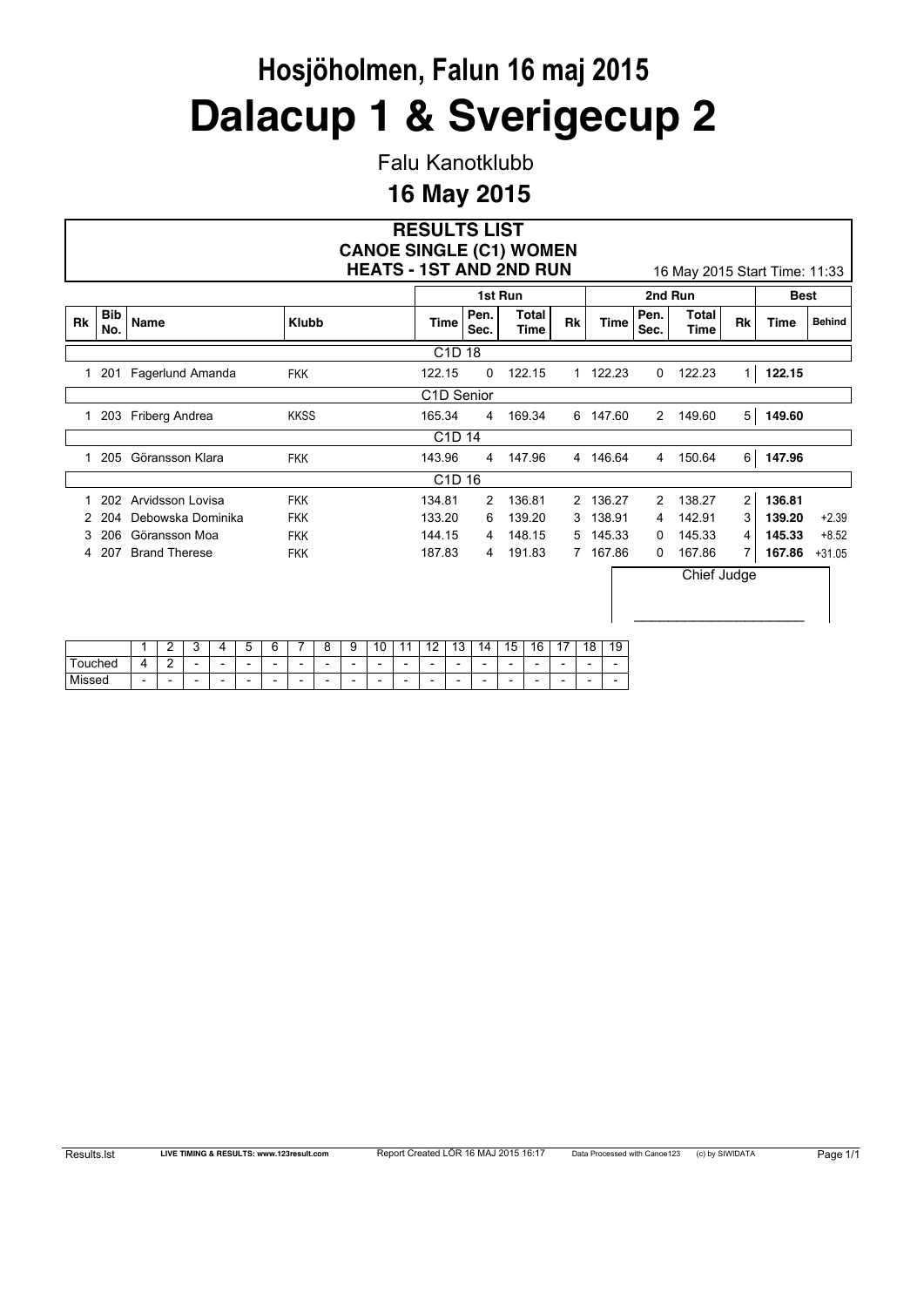Falu Kanotklubb

### **16 May 2015**

#### **RESULTS LIST HEATS - 1ST AND 2ND RUN** 16 May 2015 Start Time: 14:00 **CANOE SINGLE (C1) MEN**

 $\_$ 

|           |                   |                        |              |                                |              | 1st Run              |                   |          |              | 2nd Run       |              | <b>Best</b> |               |
|-----------|-------------------|------------------------|--------------|--------------------------------|--------------|----------------------|-------------------|----------|--------------|---------------|--------------|-------------|---------------|
| <b>Rk</b> | <b>Bib</b><br>No. | <b>Name</b>            | <b>Klubb</b> | Time                           | Pen.<br>Sec. | Total<br><b>Time</b> | Rk                | Time     | Pen.<br>Sec. | Total<br>Time | Rk           | <b>Time</b> | <b>Behind</b> |
|           |                   |                        |              | C <sub>1</sub> H Senior        |              |                      |                   |          |              |               |              |             |               |
|           | 302               | Antonsson Tobias       | <b>VKF</b>   | 107.92                         | 0            | 107.92               |                   | 1 104.04 | 0            | 104.04        | $\mathbf{1}$ | 104.04      |               |
| 2         | 303               | Wahlén Fredrik         | <b>JKORK</b> | 108.60                         | 0            | 108.60               | 2                 | 105.67   | 0            | 105.67        | 2            | 105.67      | $+1.63$       |
| 3         | 301               | Garmo Erik             | <b>FKK</b>   | 108.83                         | 0            | 108.83               | 3                 |          |              |               |              | 108.83      | $+4.79$       |
| 4         | 304               | Andersson Ludwig       | <b>NFP</b>   | 113.88                         | 4            | 117.88               |                   | 7 109.24 | 2            | 111.24        | 4            | 111.24      | $+7.20$       |
| 5         | 306               | Holmer Erik            | <b>NFP</b>   | 112.02                         | 2            | 114.02               | 4                 | 111.65   | 2            | 113.65        | 5            | 113.65      | $+9.61$       |
| 6         | 305               | Strandberg Johan       | <b>FKK</b>   | 117.71                         | 0            | 117.71               | 6                 | 118.49   | 4            | 122.49        | 7            | 117.71      | $+13.67$      |
|           | 310               | Wesström Anders        | <b>FKK</b>   | 134.27                         | 4            | 138.27               | 11                |          |              |               |              | 138.27      | $+34.23$      |
|           |                   |                        |              | C1H 18                         |              |                      |                   |          |              |               |              |             |               |
|           | 309               | Palmcrantz Ludwig      | <b>NFP</b>   | 109.68                         | 6            | 115.68               | 5                 | 108.79   | 0            | 108.79        | 3            | 108.79      |               |
| 2         | 307               | <b>Nilsson Mattias</b> | <b>FKK</b>   | 115.44                         | 4            | 119.44               | 8                 | 114.04   | 2            | 116.04        | 6            | 116.04      | $+7.25$       |
| 3         | 308               | <b>Bratt Vidar</b>     | <b>FKK</b>   | 126.94                         | 2            | 128.94               | 9                 | 124.13   | 2            | 126.13        | 8            | 126.13      | $+17.34$      |
|           |                   |                        |              | C <sub>1</sub> H <sub>16</sub> |              |                      |                   |          |              |               |              |             |               |
|           |                   | 312 Lindberg Vidar     | <b>FKK</b>   | 135.50                         | 2            | 137.50               | 10                | 150.13   | 58           | 208.13        | 11           | 137.50      |               |
|           |                   |                        |              | C1H 14                         |              |                      |                   |          |              |               |              |             |               |
|           | 311               | Wallin William         | <b>NFP</b>   | 137.15                         | 4            | 141.15               | $12 \overline{ }$ | 134.11   | 6            | 140.11        | 9            | 140.11      |               |
| 2         | 314               | Lidström Yann          | <b>FKK</b>   | 160.86                         | 4            | 164.86               | 13                | 151.46   | 4            | 155.46        | 10           | 155.46      | $+15.35$      |
|           |                   |                        |              |                                |              |                      |                   |          |              | Chief Judge   |              |             |               |

|                   | -                        | - | ۰.                       |                          | -<br>∽<br>ັ              | ⌒<br>. .<br>∼            | -                        | ⌒                        | ⌒<br>u                   | $\overline{A}$<br>ັບ     | ٠<br>٠                   | c<br>. .                 | $\sqrt{2}$<br>د ،        | Λ<br>$\boldsymbol{A}$    | F<br>÷<br>ັ              | 16<br>ັ                  | . .<br>. .               | 18                       | $\sim$<br>и<br>ч<br>$\epsilon$ |
|-------------------|--------------------------|---|--------------------------|--------------------------|--------------------------|--------------------------|--------------------------|--------------------------|--------------------------|--------------------------|--------------------------|--------------------------|--------------------------|--------------------------|--------------------------|--------------------------|--------------------------|--------------------------|--------------------------------|
| ıched             | Ω<br>╰                   | ∽ | ◠<br>-                   |                          | $\overline{\phantom{a}}$ |                          | -                        | $\overline{\phantom{0}}$ | $\overline{\phantom{0}}$ | $\overline{\phantom{0}}$ | $\overline{\phantom{0}}$ | -                        | $\overline{\phantom{0}}$ | $\overline{\phantom{0}}$ | $\overline{\phantom{0}}$ | $\overline{\phantom{a}}$ | $\overline{\phantom{0}}$ | -                        | -                              |
| M<br>0000<br>ააcu | $\overline{\phantom{a}}$ |   | $\overline{\phantom{a}}$ | $\overline{\phantom{a}}$ | $\overline{\phantom{a}}$ | $\overline{\phantom{a}}$ | $\overline{\phantom{a}}$ | -                        | $\overline{\phantom{0}}$ | $\overline{\phantom{0}}$ | $\overline{\phantom{a}}$ | $\overline{\phantom{a}}$ | $\overline{\phantom{0}}$ | $\overline{\phantom{a}}$ | $\overline{\phantom{0}}$ | $\overline{\phantom{a}}$ | $\overline{\phantom{0}}$ | $\overline{\phantom{a}}$ | -                              |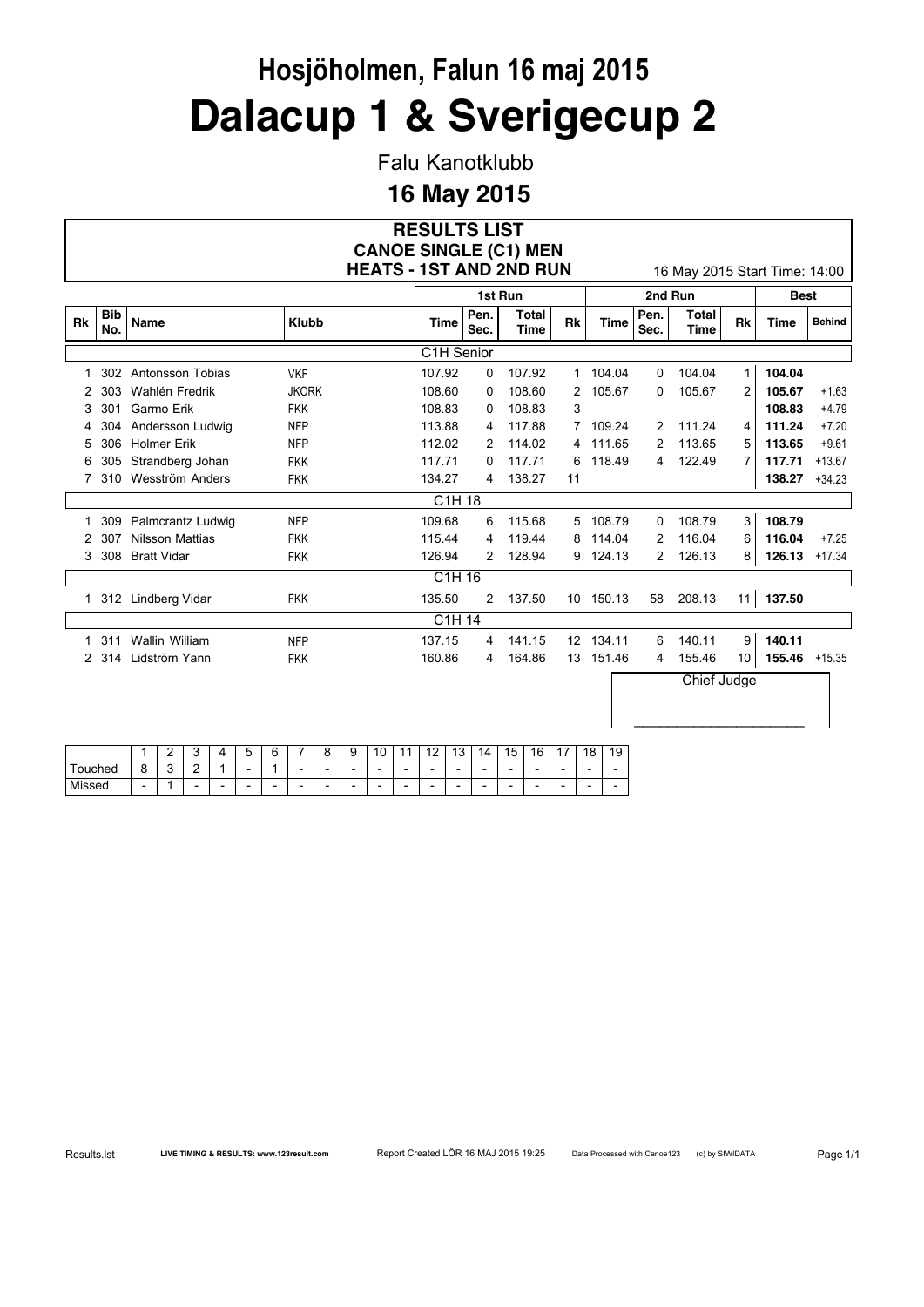Falu Kanotklubb

### **16 May 2015**

|         |                                                                     |                |   |   |   |   |                          |   |   |                          |                          |    |                                | <b>RESULTS LIST</b><br><b>CANOE DOUBLE W</b><br><b>HEATS - 1ST RUN</b> |                          |    |    |    |                          |        |                    | 16 May 2015 Start Time: 15:17 |               |
|---------|---------------------------------------------------------------------|----------------|---|---|---|---|--------------------------|---|---|--------------------------|--------------------------|----|--------------------------------|------------------------------------------------------------------------|--------------------------|----|----|----|--------------------------|--------|--------------------|-------------------------------|---------------|
| Rank    | <b>Bib</b><br>No.                                                   | Name           |   |   |   |   |                          |   |   |                          |                          |    | <b>Klubb</b>                   |                                                                        |                          |    |    |    |                          | Time   | Penalty<br>Seconds | Total<br>Time                 | <b>Behind</b> |
|         |                                                                     |                |   |   |   |   |                          |   |   |                          |                          |    | C <sub>2</sub> D <sub>18</sub> |                                                                        |                          |    |    |    |                          |        |                    |                               |               |
| 1       | 406<br>Fagerlund Amanda/Göransson Moa                               |                |   |   |   |   |                          |   |   |                          |                          |    |                                | <b>FKK</b>                                                             |                          |    |    |    |                          | 147.00 | 4                  | 151.00                        |               |
|         |                                                                     |                |   |   |   |   |                          |   |   |                          |                          |    | C <sub>2</sub> D <sub>16</sub> |                                                                        |                          |    |    |    |                          |        |                    |                               |               |
|         | 407                                                                 |                |   |   |   |   |                          |   |   |                          |                          |    | <b>FKK</b>                     |                                                                        |                          |    |    |    |                          | 181.76 | 10                 | 191.76                        |               |
| 2       | 405                                                                 |                |   |   |   |   |                          |   |   |                          |                          |    | <b>FKK</b>                     |                                                                        |                          |    |    |    | 185.77                   |        | 64                 | 249.77                        | $+58.01$      |
|         | Brand Therese/Debowska Dominika<br>Arvidsson Lovisa/Göransson Klara |                |   |   |   |   |                          |   |   |                          |                          |    |                                |                                                                        |                          |    |    |    |                          |        |                    | Chief Judge                   |               |
|         |                                                                     | $\overline{2}$ | 3 | 4 | 5 | 6 |                          | 8 | 9 | 10                       | 11                       | 12 | 13                             | 14                                                                     | 15                       | 16 | 17 | 18 | 19                       |        |                    |                               |               |
| Touched | 3                                                                   | 3              | 2 | 2 | 2 |   | $\overline{\phantom{a}}$ |   |   | $\overline{\phantom{0}}$ | $\overline{\phantom{a}}$ |    |                                |                                                                        | $\overline{\phantom{a}}$ |    |    |    | $\overline{\phantom{a}}$ |        |                    |                               |               |

Missed - - - - - - 1 - - - - - - - - - - - -

| रेesults.lst |  |  |  |
|--------------|--|--|--|
|--------------|--|--|--|